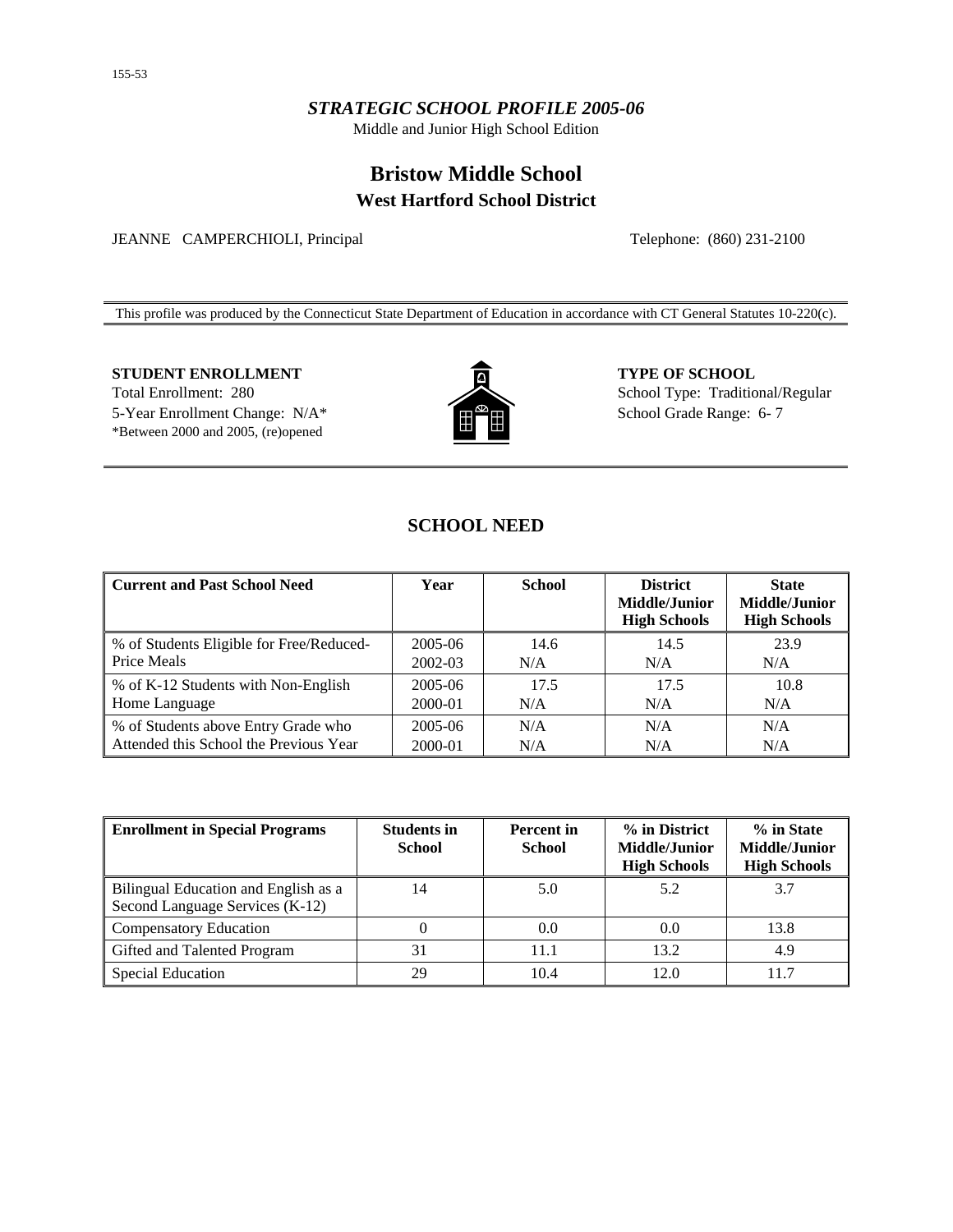| <b>Race/Ethnicity</b> | <b>Number</b> | Percent |
|-----------------------|---------------|---------|
| American Indian       |               | 0.0     |
| Asian American        | 19            | 6.8     |
| <b>Black</b>          | 29            | 10.4    |
| Hispanic              | 51            | 18.2    |
| White                 | 181           | 64.6    |





### **EFFORTS TO REDUCE RACIAL, ETHNIC, AND ECONOMIC ISOLATION**

Connecticut law requires that school districts provide educational opportunities for their students to interact with students and teachers from diverse racial, ethnic, and economic backgrounds. This may occur through programs with other schools, distance learning, or other experiences. Below is the description submitted by this school of how it provides such experiences.

In the first year of operation, Bristow Middle School provided many opportunities for students in this area. We encouraged our minority students to join many of our activities and were successful in recruiting them.

• Bristow Middle School is a school of choice, drawing its own diverse student body from across the West Hartford School District.

• Our Young Educators' Society (YES) was established, giving our students experiences related to careers in education. We had 10 students in YES, 8 of whom were minority students. The 10 students were of varied socioeconomic backgrounds. All 10 attended a day-long YES Conference at Eastern Connecticut State University.

• We afforded our entire student body the opportunity to understand dances of different cultures through two school wide professional presentations—Thula Sizwe Dance Troupe (South Africa), and Ballet Folklorico (Mexico).

• We established a Multicultural Club that afforded its 15 members an understanding of various cultures. Students of varied backgrounds were encouraged to join this club and 10 of its members were minority students.

• Journey QuEST was an activity sponsored by our program for gifted and talented students, but not limited to those students. Through this year's Journey QuEST students researched Bristow (our school's namesake, a slave who bought his own freedom), and slavery and then created original artwork and writing to illustrate their learning. This activity was taught through Artists in Residence, and the 8 of the 10 students in the program were minority students.

• Our entire student body was involved in our Bristow Olympics B, a program that paralleled the Winter Olympics. During this program our students represented countries of North and South America and Africa, and competed in games designed by the staff to foster cooperation, academic connections to our West Hartford curricula, while gaining an understanding and knowledge of the countries they represented.

• We created a program of intramural sports and after school clubs and activities in which we encourage diverse student participation.

• Through a district wide program of interscholastic track and field, 50 of our 280 students participated in a spring track and field competition with other students in West Hartford's middle schools.

• Bristow had two students enrolled who are from Hartford and participating in the Project Choice program.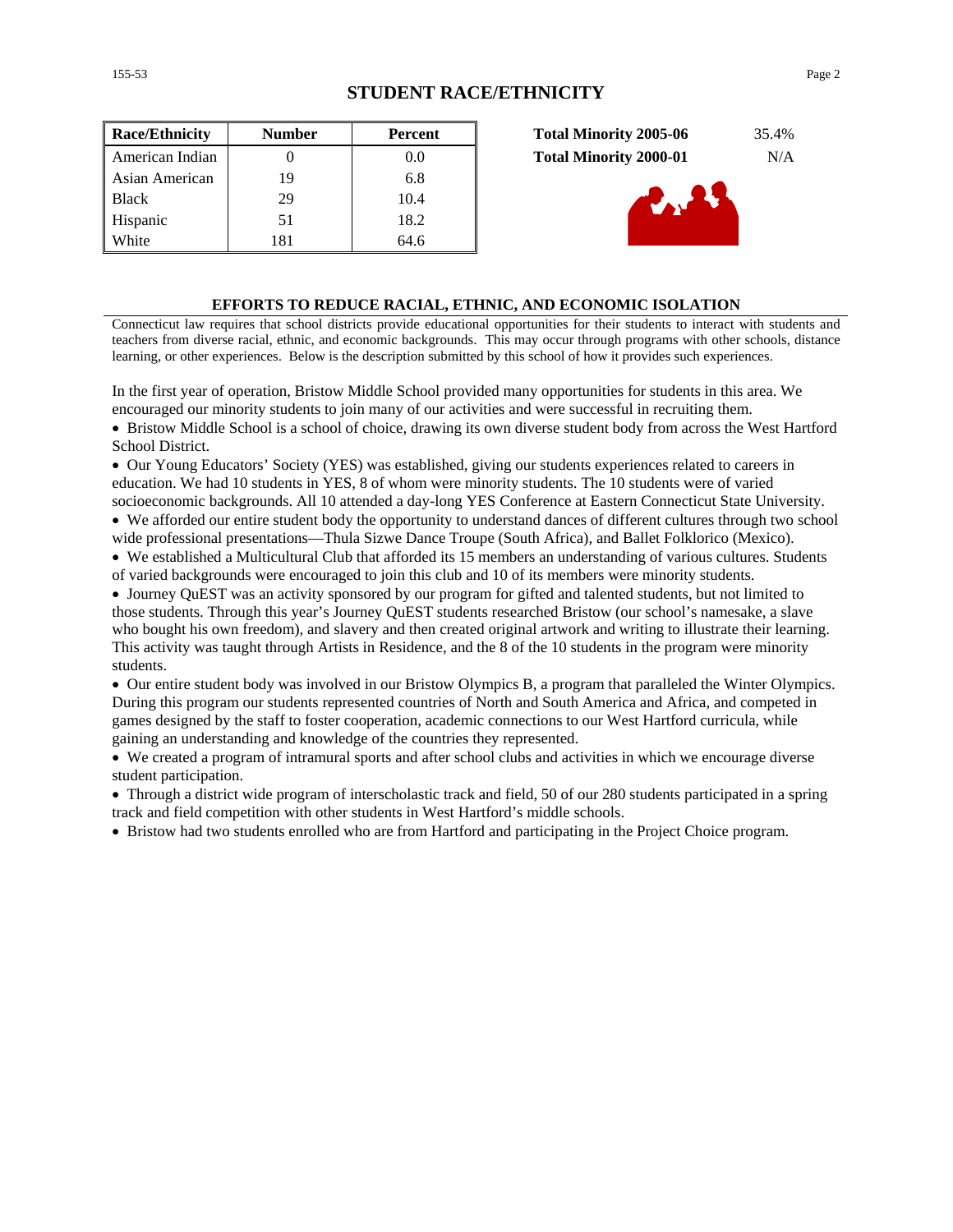| Instructional Time*                 | School | District Middle/Jr | <b>State Middle/Jr</b> |
|-------------------------------------|--------|--------------------|------------------------|
| Total Hours of Instruction Per Year | 1.021  | 1.015              | 1.015                  |

\*State law requires at least 900 hours for grades 1 through 12.

| <b>TECHNOLOGY</b> | % of Classrooms, Libraries, and<br><b>Laboratories Wired for:</b> | <b>School</b> | <b>District</b><br>Middle/Jr | <b>State</b><br>Middle/Jr |
|-------------------|-------------------------------------------------------------------|---------------|------------------------------|---------------------------|
|                   | Video                                                             | 100.0         | 100.0                        | 77.3                      |
|                   | Voice                                                             | 100.0         | 100.0                        | 75.9                      |
|                   | Internet Access                                                   | 100.0         | 100.0                        | 98.7                      |
|                   | Multi-Room Network (LAN)                                          | 100.0         | 100.0                        | 77.2                      |

| <b>Computers</b>                                | <b>School</b> | Dist Mid/Jr | <b>State Mid/Jr</b> | This school                     |
|-------------------------------------------------|---------------|-------------|---------------------|---------------------------------|
| # of Students Per Academic Computer             | 1.8           | 2.9         | 3.1                 | does not have                   |
| % of Computers that are High or Moderate Power  | 100.0         | 93.5        | 84.3                | a functional<br>satellite link. |
| % of Computers with Internet Access, All Speeds | 100.0         | 100.0       | 97.6                |                                 |
| % of Computers with High Speed Internet Access  | 100.0         | 100.0       | 96.3                |                                 |
| % of Internet Computers with Filtering Software | 100.0         | 100.0       | 99.3                |                                 |

### **LIBRARY MATERIALS**

| LIBRARY MATERIALS                                                      | <b>Print and Non-Print Materials</b>                    | <b>School</b> | Dist Mid/Jr | <b>State Mid/Jr</b> |
|------------------------------------------------------------------------|---------------------------------------------------------|---------------|-------------|---------------------|
| Free on-line access to                                                 | # of Print Volumes Per Student*                         | 24.5          | 28.7        | 19.5                |
| periodicals, newspapers, and<br>other resources is available to        | % of Print Volumes Purchased<br>in the Last Three Years | 86.9          | 21.3        | 12.5                |
| all Connecticut schools<br>through the Connecticut<br>Digital Library. | # of Print Periodical<br>Subscriptions                  |               | 30.3        | 28.0                |
|                                                                        | # of Non-Print Materials                                | 45            | 526.0       | 513.7               |

\*Because a certain number of volumes are needed for a library of adequate breadth and depth, a small school may need a higher number of volumes per student.

### **STAFFING RESOURCES**



|       | <b>Average Class Size</b> | <b>School</b> | <b>District</b> | <b>State</b> | # of Certified Staff |      |     |
|-------|---------------------------|---------------|-----------------|--------------|----------------------|------|-----|
| Gr. 5 | 2005-06                   | N/A           | N/A             | N/A          | Teachers             | 19.5 | N/A |
|       | 2000-01                   | $\rm N/A$     | N/A             | N/A          | Administrators       | 2.0  | N/A |
| Gr. 7 | 2005-06                   | 23.3          | 20.8            | 21.1         | Department Chairs    |      | N/A |
|       | 2000-01                   | N/A           | N/A             | N/A          | Library/Media Staff  | 0.0  | N/A |

|                           |         |         |         | and SCHOOL PSYCHOLOGISTS         |     |
|---------------------------|---------|---------|---------|----------------------------------|-----|
| <b>Professional Staff</b> | 2005-06 | 2004-05 | 2000-01 | <b>Other Professionals</b>       | N/A |
| % Minority                |         |         | N/A     | # of Non-Certified Instructional | N/A |

|                   |               | <b>School Staff Count</b> | 2005-06                     | 2004-05 |                                  |      |     |
|-------------------|---------------|---------------------------|-----------------------------|---------|----------------------------------|------|-----|
|                   |               |                           | <b>Full-Time Equivalent</b> |         |                                  |      |     |
| <b>Ilass Size</b> | <b>School</b> | <b>District</b>           | <b>State</b>                |         | # of Certified Staff             |      |     |
| 2005-06           | N/A           | N/A                       | N/A                         |         | <b>Teachers</b>                  | 19.5 | N/A |
| 2000-01           | N/A           | N/A                       | N/A                         |         | Administrators                   | 2.0  | N/A |
| 2005-06           | 23.3          | 20.8                      | 21.1                        |         | Department Chairs                | 1.2  | N/A |
| 2000-01           | N/A           | N/A                       | N/A                         |         | Library/Media Staff              | 0.0  | N/A |
|                   |               |                           |                             |         | Counselors, Social Workers,      | 0.0  | N/A |
|                   |               |                           |                             |         | and School Psychologists         |      |     |
| al Staff          | 2005-06       | 2004-05                   | 2000-01                     |         | <b>Other Professionals</b>       | 0.0  | N/A |
|                   | 3.2           | N/A                       | N/A                         |         | # of Non-Certified Instructional | 3.0  | N/A |

| Professional Staff Experience and Training               | <b>School</b> | <b>District</b><br>Middle/Jr | <b>State</b><br>Middle/Jr |
|----------------------------------------------------------|---------------|------------------------------|---------------------------|
| Average Number of Years Experience in Connecticut        | 15.5          | 12.1                         | 13.2                      |
| % with Master's Degree or Above                          | 80.6          | 67.7                         | 78.0                      |
| % Trained as Mentors, Assessors, or Cooperating Teachers | 58.1          | 32.3                         | 27.4                      |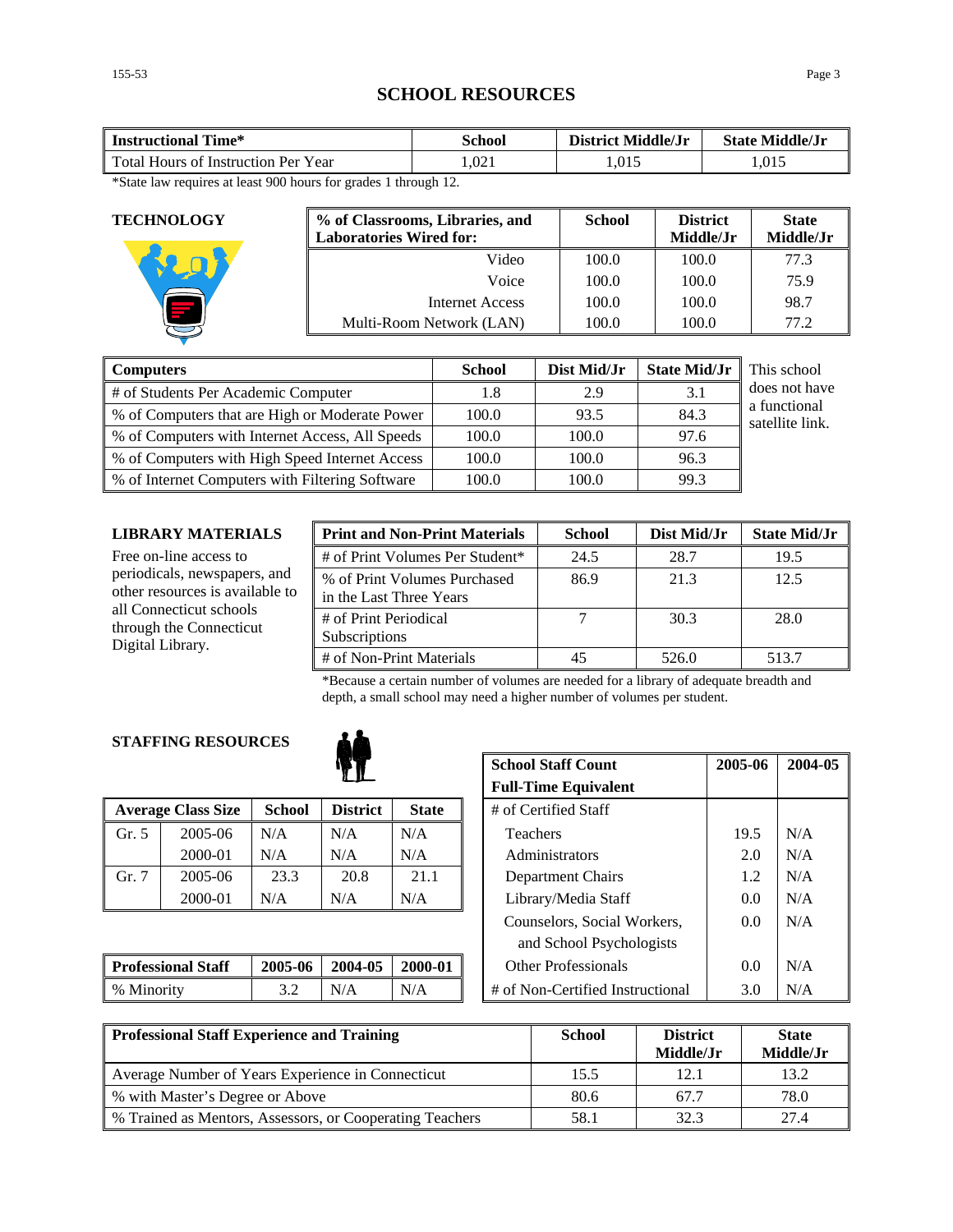### **SCHOOL PROCESSES**

| <b>Selected Subject Areas, Grade 5</b> | <b>Estimated Hours of Instruction Per Year</b> | Computer/       |              |                                       |
|----------------------------------------|------------------------------------------------|-----------------|--------------|---------------------------------------|
|                                        | <b>School</b>                                  | <b>District</b> | <b>State</b> | <b>Technology</b><br><b>Supported</b> |
| Art                                    | N/A                                            | N/A             | N/A          | N/A                                   |
| <b>Computer Education</b>              | N/A                                            | N/A             | N/A          | N/A                                   |
| <b>English Language Arts</b>           | N/A                                            | N/A             | N/A          | N/A                                   |
| Family and Consumer Science            | N/A                                            | N/A             | N/A          | N/A                                   |
| Health                                 | N/A                                            | N/A             | N/A          | N/A                                   |
| Library Media Skills                   | N/A                                            | N/A             | N/A          | N/A                                   |
| <b>Mathematics</b>                     | N/A                                            | N/A             | N/A          | N/A                                   |
| Music                                  | N/A                                            | N/A             | N/A          | N/A                                   |
| Physical Education                     | N/A                                            | N/A             | N/A          | N/A                                   |
| Science                                | N/A                                            | N/A             | N/A          | N/A                                   |
| <b>Social Studies</b>                  | N/A                                            | N/A             | N/A          | N/A                                   |
| <b>Technology Education</b>            | N/A                                            | N/A             | N/A          | N/A                                   |
| <b>World Languages</b>                 | N/A                                            | N/A             | N/A          | N/A                                   |

\*Interdisciplinary Approach

| <b>Enrollment in Selected High School Level Courses</b> |         |               |                 |              |  |
|---------------------------------------------------------|---------|---------------|-----------------|--------------|--|
| % Gr. 8 Students Taking                                 |         | <b>School</b> | <b>District</b> | <b>State</b> |  |
| High School                                             | 2005-06 | N/A           | N/A             | N/A          |  |
| Level Math                                              | 2000-01 | N/A           | N/A             | N/A          |  |
| World                                                   | 2005-06 | N/A           | N/A             | N/A          |  |
| Language                                                | 2000-01 | N/A           | N/A             | N/A          |  |

**Interactive Distance Learning:** This school does not utilize interactive distance learning. Interactive distance learning ranges from on-line courses with student-instructor interaction via the internet to live classroom interactions through two-way audio and video transmissions.

| <b>Types of Remedial Instructional Services</b><br><b>Provided to Students Lacking Basic Skills</b> | <b>Available in</b><br><b>Mathematics</b> | Available in<br><b>Language Arts</b> |
|-----------------------------------------------------------------------------------------------------|-------------------------------------------|--------------------------------------|
| <b>Pull-Out Instruction</b>                                                                         | Yes                                       | Yes                                  |
| In-Class Tutorial                                                                                   | No                                        | No                                   |
| After School Program                                                                                | N <sub>0</sub>                            | No                                   |
| Summer School (2005)                                                                                | No                                        | No                                   |
| Other                                                                                               | No                                        | No                                   |



| <b>Student and Teacher Statistics</b>                                                    | <b>School</b> | <b>District</b><br>Middle/Jr<br><b>High Schools</b> | <b>State</b><br>Middle/Jr<br><b>High Schools</b> |
|------------------------------------------------------------------------------------------|---------------|-----------------------------------------------------|--------------------------------------------------|
| % of Students Retained in Grade after 2004-05 School Year                                | N/A           | N/A                                                 | N/A                                              |
| Teacher Attendance, 2004-05: Average # of Days Absent Due<br>to Illness or Personal Time | N/A           | N/A                                                 | N/A                                              |
| % Certified Staff Assigned to Same School the Previous Year                              | N/A           | N/A                                                 | N/A                                              |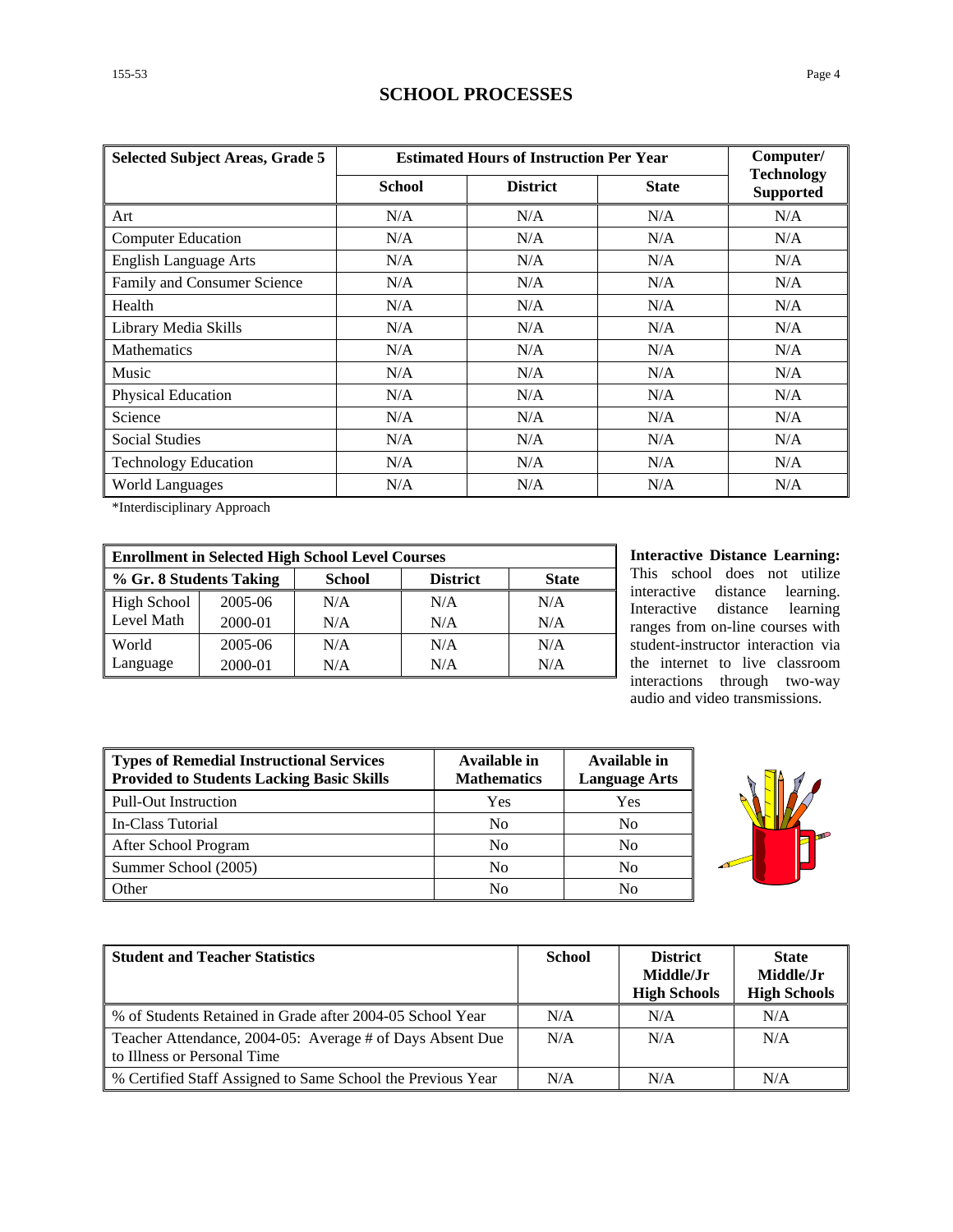| <b>Connecticut Mastery Test</b><br>% Meeting State Goal in: |                    | <b>School</b> | <b>District</b> | <b>State</b> | <b>Of All Schools in State</b> |           |
|-------------------------------------------------------------|--------------------|---------------|-----------------|--------------|--------------------------------|-----------|
|                                                             |                    |               |                 |              | Lowest %                       | Highest % |
| Grade 4                                                     | Reading            | N/A           | N/A             | N/A          | N/A                            | N/A       |
|                                                             | Writing            | N/A           | N/A             | N/A          | N/A                            | N/A       |
|                                                             | <b>Mathematics</b> | N/A           | N/A             | N/A          | N/A                            | N/A       |
| Grade 5                                                     | Reading            | N/A           | N/A             | N/A          | N/A                            | N/A       |
|                                                             | Writing            | N/A           | N/A             | N/A          | N/A                            | N/A       |
|                                                             | Mathematics        | N/A           | N/A             | N/A          | N/A                            | N/A       |
| Grade 6                                                     | Reading            | 76.8          | 74.3            | 63.6         | 2.4                            | 97.3      |
|                                                             | Writing            | 69.6          | 69.7            | 62.2         | 0.0                            | 94.4      |
|                                                             | <b>Mathematics</b> | 73.9          | 70.5            | 58.6         | 0.0                            | 95.1      |
| Grade 7                                                     | Reading            | 73.0          | 78.9            | 66.7         | 5.7                            | 95.5      |
|                                                             | Writing            | 64.0          | 67.5            | 60.0         | 0.0                            | 93.4      |
|                                                             | <b>Mathematics</b> | 56.2          | 68.1            | 57.0         | 0.0                            | 93.5      |
| Grade 8                                                     | Reading            | N/A           | N/A             | N/A          | N/A                            | N/A       |
|                                                             | Writing            | N/A           | N/A             | N/A          | N/A                            | N/A       |
|                                                             | <b>Mathematics</b> | N/A           | N/A             | N/A          | N/A                            | N/A       |

**Connecticut Mastery Test, Fourth Generation, % Meeting State Goal:** The state goal was established with the advice and assistance of a cross section of Connecticut educators. The Goal level is more demanding than the state Proficient level, but not as high as the Advanced level, reported in the No Child Left Behind Report Cards.



The figures above were calculated differently than those reported in the No Child Left Behind (NCLB) Report Cards. Unlike NCLB figures, these results reflect the performance of students with scoreable tests who were enrolled in the district at the time of testing, regardless of the length of time they were enrolled in the district.

| <b>Physical Fitness</b> |         | <b>School</b> | <b>District</b> | <b>State</b> |
|-------------------------|---------|---------------|-----------------|--------------|
| % Passing All 4 Tests   |         |               |                 |              |
|                         | Grade 4 | N/A           | N/A             | N/A          |
|                         | Grade 6 | 32.1          | 32.5            | 34.6         |
|                         | Grade 8 | N/A           | N/A             | N/A          |

| ess<br>l 4 Tests | <b>School</b>        | <b>District</b> | State         | <b>Student Attendance</b> | <b>School</b> | <b>District</b><br>Mid/Jr | <b>State</b><br>Mid/Jr |
|------------------|----------------------|-----------------|---------------|---------------------------|---------------|---------------------------|------------------------|
| Grade 4          | N/A                  | N/A             | N/A           | % on October 1, 2005      | 98.6          |                           | 96.4                   |
| $\sim$ $\sim$    | $\sim$ $\sim$ $\sim$ | $\sim$ $\sim$   | $\sim$ $\sim$ |                           |               |                           |                        |

III III )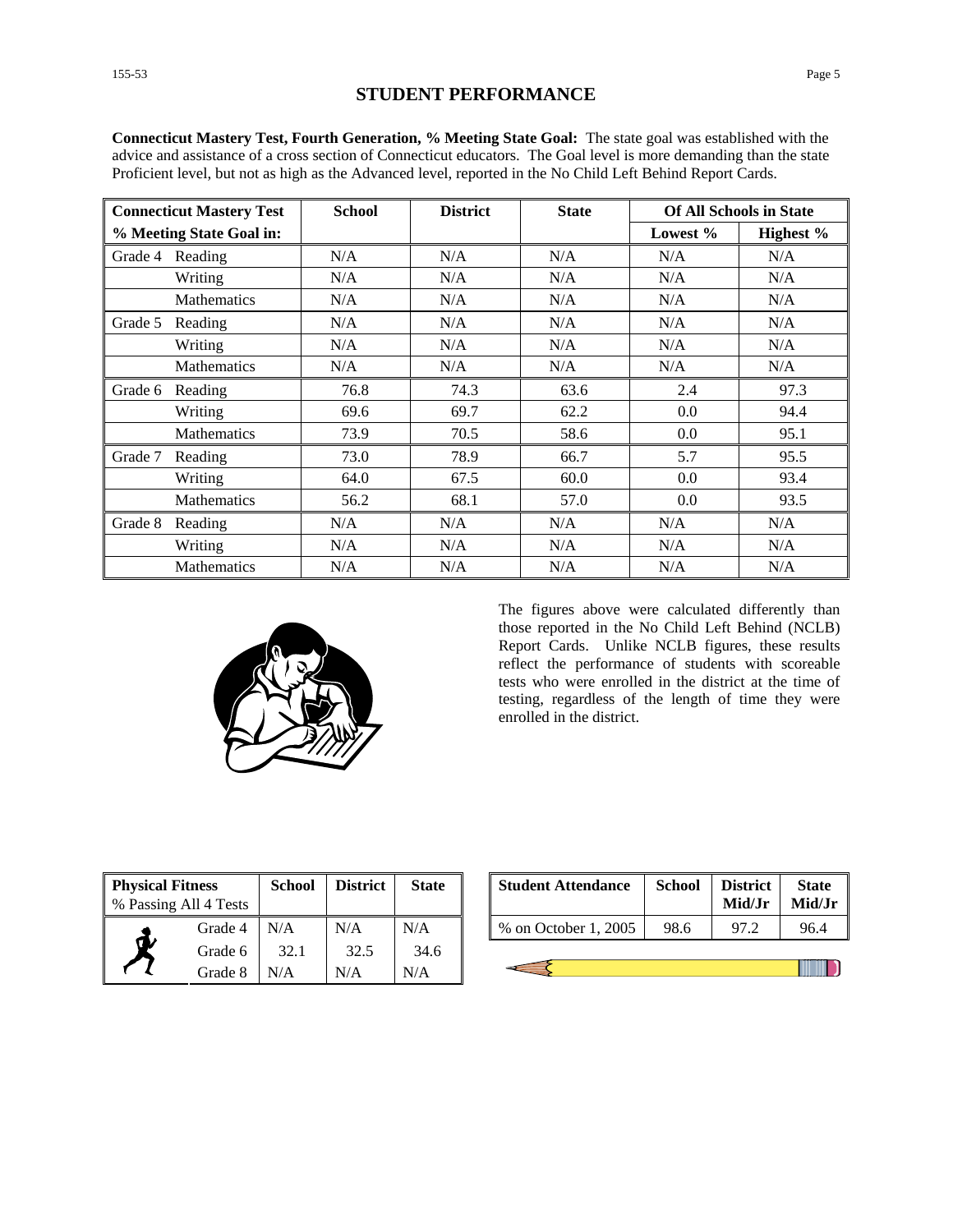#### **EVIDENCE OF SUSTAINED IMPROVEMENTS IN STUDENT ACCOMPLISHMENTS**

Below is a summary, submitted by this school, of the major trends in student performance and accomplishments that indicate sustained improvement over time. Also, areas of need are identified and plans to address these needs are presented.

Since the 2005-2006 school year was the first year of operation of Bristow we do not have longitudinal data to report. The data for 2005-2006 will be the baseline for future reports.

#### **SUPPLEMENTAL SCHOOL INFORMATION**

The space below was optionally used by this school to describe aspects of the school not presented elsewhere in the profile. For instance, character education or programs designed to improve school climate may be described.

In our opening year, we can proudly point to many first time accomplishments. Among them are:

- The development of excellent band, orchestra and choir, as well as select groups in each of these areas.
- The presentation of our first musical, Aladdin, Jr.
- The establishment of our PTO, which supported our efforts in teaching all of our children through their financial assistance as well as a great deal of volunteer service to Bristow.
- The creation of a Student Council.
- Winning one portion of our regional Mock Trial competition with a new team of only grade 6 and 7 students.
- The creation of a Builders' Club, a middle school Rotary Group, with a focus on community service.
- An Advisory program for all students.

• An academic support program that is well integrated into the regular curriculum and is taught by the team teachers in the areas of mathematics and language arts for students identified as in need of support.

• A Student Assistance Team that supports teachers in their efforts to support students.

Strategic School Profiles may be viewed on the internet at www.state.ct.us/sde. A more detailed, searchable SSP database, data tables, and additional CT education facts are also available at this site.